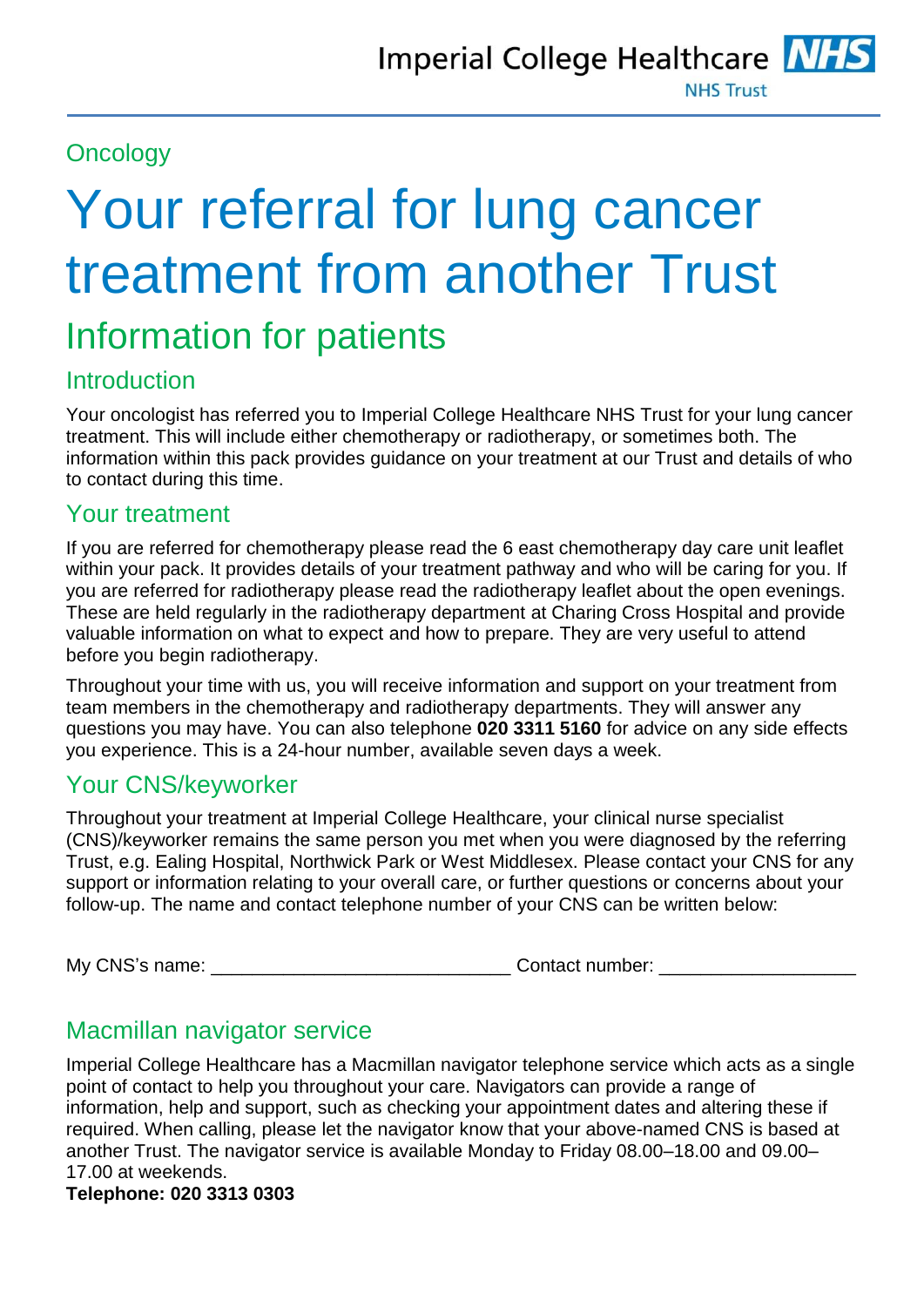# Support and information at Imperial College Healthcare

### **Macmillan information and support service at Charing Cross Hospital**

The drop-in centre on the ground floor of Charing Cross Hospital is open (except bank holidays) Monday and Friday 09.00-17.00; Tuesday, Wednesday, Thursday 09.00-16.00. It provides emotional and practical support, set in a friendly, non-clinical environment in which people affected by cancer can discuss private needs. Telephone: **020 3313 0171**

#### **Maggie's Cancer Caring Centre**

The Maggie's centre provides emotional, practical and social support to people with cancer, their families and friends. All services are drop-in and free.Telephone **020 7386 1750** or visit [www.maggiescentres.org](http://www.maggiescentres.org/) to check the current timetable of support groups and activities.

# Finding your way at Charing Cross Hospital



Key locations: Radiotherapy block

6 east chemotherapy day care unit (sixth floor, tower block, east wing) Macmillan information and support centre (ground floor, tower block) Maggie's centre (orange building in car park of main entrance)

# End of treatment

Once you have completed your treatment and have been discharged from our Trust, you will receive any follow-up that you require at the hospital which referred you to us.